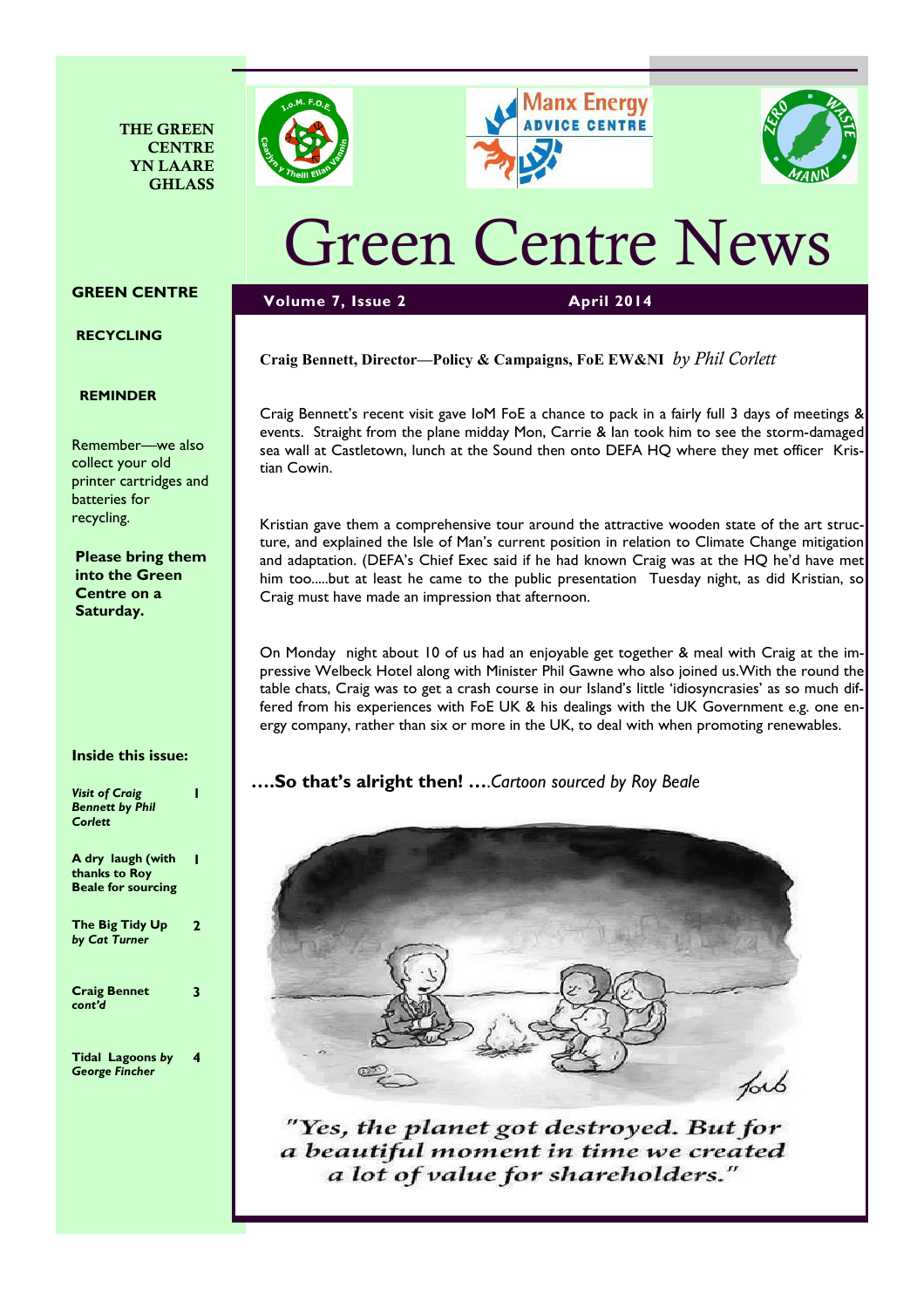The Big Tidy Up by Cat Turner



Saturday 22nd March was the date of the Big Tidy Up—the day on which the citizens of the island take to the streets to reclaim them from their grubbiness. The event was supported by members of the public, school children, and organisations. As usual, the good folks at the Green Centre took part—donning their fetching lime-green plastic robes and tough rubber gloves, and hoisting their plastic bags in the name of rubbish reduction. Above, you can see Phil Corlett (IoM Friends of the Earth's Co-Ordinator), George Fincher (Co-Ordinator of the Manx Energy Advice Centre), Andrew Jessopp (Zero Waste Mann), Muriel Garland (Zero Waste Mann's Chair), and Tony Garland (Zero Waste Mann). Chris Burton (who wears the twin hats of IoMFoE and MEAC) was behind the camera.

The event's been going for some years now, and should by rights be well-embedded right across the island. To their credit, some people in other towns did turn out—and those good folks at Beach Buddies also got stuck into the job, so plenty of junk did get cleared away. It didn't take the Green Centre team long at all to fill the bags you can see above!

But….but. So much more could be done, with a little more publicity, planning and forethought. From what we could tell, many people weren't even aware the event was taking place, and the turnout certainly seemed lower than it had in other years. We absolutely applaud the efforts of the organisers, in initiating this great project and keeping it alive year after year. But it would be good to see it becoming more ambitious—both in participation, and indeed in regularity. A one-off event each year makes a difference for a short while, and the conversations and publicity it generates may encourage people to be more mindful of how they treat their surroundings. But wouldn't it be great to engage people in this companionable, positive effort more often—say, quarterly? I'd be really happy to see a Big Spring Clean, a Big Summer Sort-Out, an Autumn Tidy-Up and a Tidy Winter Warmer.

And wouldn't it be great to get more publicity going so that everyone—EVERYONE—who lives here can do their little bit? Perhaps a FaceBook page could be set up so that local groups could showcase their ongoing projects, and/or an online resource point where youth clubs, schools, community groups and the like could go to find out where they can borrow kit, how they should plan their tidy-up session and what to do with the rubbish they collect.

This isn't a criticism—it's a plea for more help and resource to give this excellent initiative more legs. It's a great way to rediscover your home town, show it some love and meet likeminded new people.

The Big Tidy Up an annual opportunity to show your town that you love it!

The Big Tidy Up is an annual event, so why not plan to take part next year—you could zero in on your own street or area, and make it a much nicer place to live.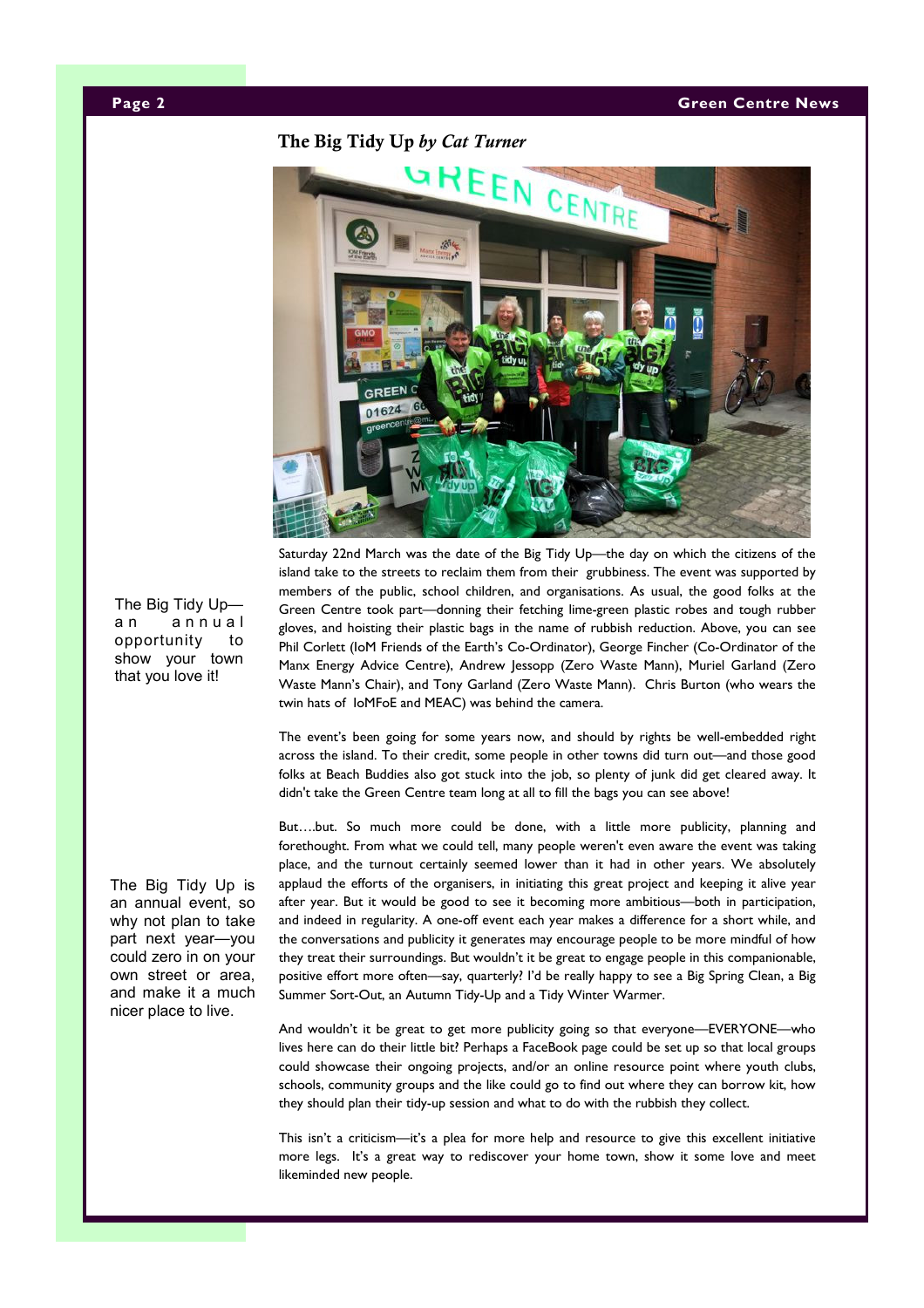#### volume 7, Issue 2 Page 3 Page 3 Page 3 Page 3 Page 3 Page 3 Page 3 Page 3 Page 3 Page 3 Page 3 Page 3 Page 3 Page 3

#### Craig Bennett Cont'd from Page 1

We'd organised a packed day for Tuesday with lots of interviews! First one with Paul Moulton and MTTV outside the Green Centre, then 3FM radio, then onto Manx Radio where all in one place he did three more; one with John Moss, then Ariane of BBC and rounding off with an hour on Talking Heads with Stu Peters. Impressively, Craig didn't seem to flag on any of them and was quite capable of covering anything from scepticism about climate change to doubts about wind turbines and renewables. He took them all in his stride - I wish I was that good! Straight on from Manx Radio, Chris Burton took us in his ace all electric Nissan Leaf car to Peel to meet students at the QEII where they showed us the clothes they had made grown from tea & sugar!?...even showing Craig 'the blob' they use to start it all off (pic attached). We were also told about how they'd built a cycle shed from plastic bottles,



tree planting to offset car journeys to school and their plans to erect a wind turbine to produce electricity for the school. On the way back from QEII we popped in to have a quick chat with DEFA's bee man, Harry Owens, who has surveyed the island's hives to make sure we have no varoa mite. Harry has exported to the UK (by same day post) one or two of our queen bees because they're from such uncontaminated stock – this was of interest to Craig who has worked on FoE's Bee Cause – the IoM is one of the few places in the world which hasn't got the varoa mite....and long may it stay that way.

Craig got a couple of hours break before being picked up by Pete, Vicky & Cat for the public presentation & talk at Keeyl Daree that night, where we had a pretty good turnout of 60 people. His talk was entitled 'If ex-

treme weather is becoming the new normal – what are we going to do about it'? He had some good slides starting off with the greenhouse effect and cleverly slipping in two that he's taken since arriving here – Castletown's broken sea wall and Douglas's vulnerable Prom - explaining how sea level rises due to CC may well effect the Island. His presentation certainly stimulated good discussion and gave some new ideas for the Island ie switch the Island over to electric cars along with a smart grid to help sell more electricity and also to store it.

We had an early start on Wednesday as Craig wanted to see Laxey Wheel, and whilst down there we popped in to see Bill Snelling (motorcycle historian) to see if he could throw any light on Craig's great grandfather Howard 'Wag' Bennett who raced the early TT along with Bentley (of the cars) in the Indian motorcycle team. Straight from there to the Pulrose Power Station to meet MEA chief executive Phil King and Dr Ken Milne of DED and have a quick tour of the station. We moved to their HQ for some quite heavy discussion including 'the debt', where Phil King was open & honest as to how much of a problem it was. Dr Milne spoke about the marine turbine plans but it was pointed out this didn't provide low carbon electricity for the IoM. The mixture of metering charges which basically acted against microgenerators was admitted by Phil King and he said it was to be reviewed. All in all this was a useful meeting for everyone and as Craig was heading straight from the MEA to meet the politicians at the Barrool Suite, Phil King said he'd follow us down to the presentation – a measure of the level of impression Craig makes on people I'd say, bearing in mind the DEFA chief exec. came to his Keeyl Darree talk as w ell.The Barool Suite presentation was all set up by 'the team' when Craig, Chris and I got there and it was hard for us not to grab the sarnies first but we didn't know how many politicians would turn up, so hands off it was. As it happened, come 1pm they came in their droves with nearly a full 'house' barring Alan Bell, Eddie Teare & Chris Robertshaw.

 Craig looks the part when he is in his suit and he fits in well with the politicians. He didn't do any slides and gave an unscripted talk about how the island needs to be energy resilient and keeping it 'low carbon', again pushing his idea of a cleaner society via electric cars and smart grid. Summing up the whole three days, I know Craig described it as 'brilliant' and he greatly enjoyed his visit. He and I spent a good few hours sampling local beer even after his full days and I admire his stamina because I was knackered after it all. I found him an intelligent, very likeable guy and I'm sure he raised the profile of IoM FoE.... we've certainly got more members following his trip. Lots of thanks go out to 'the team', Pete & Vicky, Ian & Carrie, Cat, Chris, Muriel - without whose hard work Craig's visit wouldn't have worked so well.